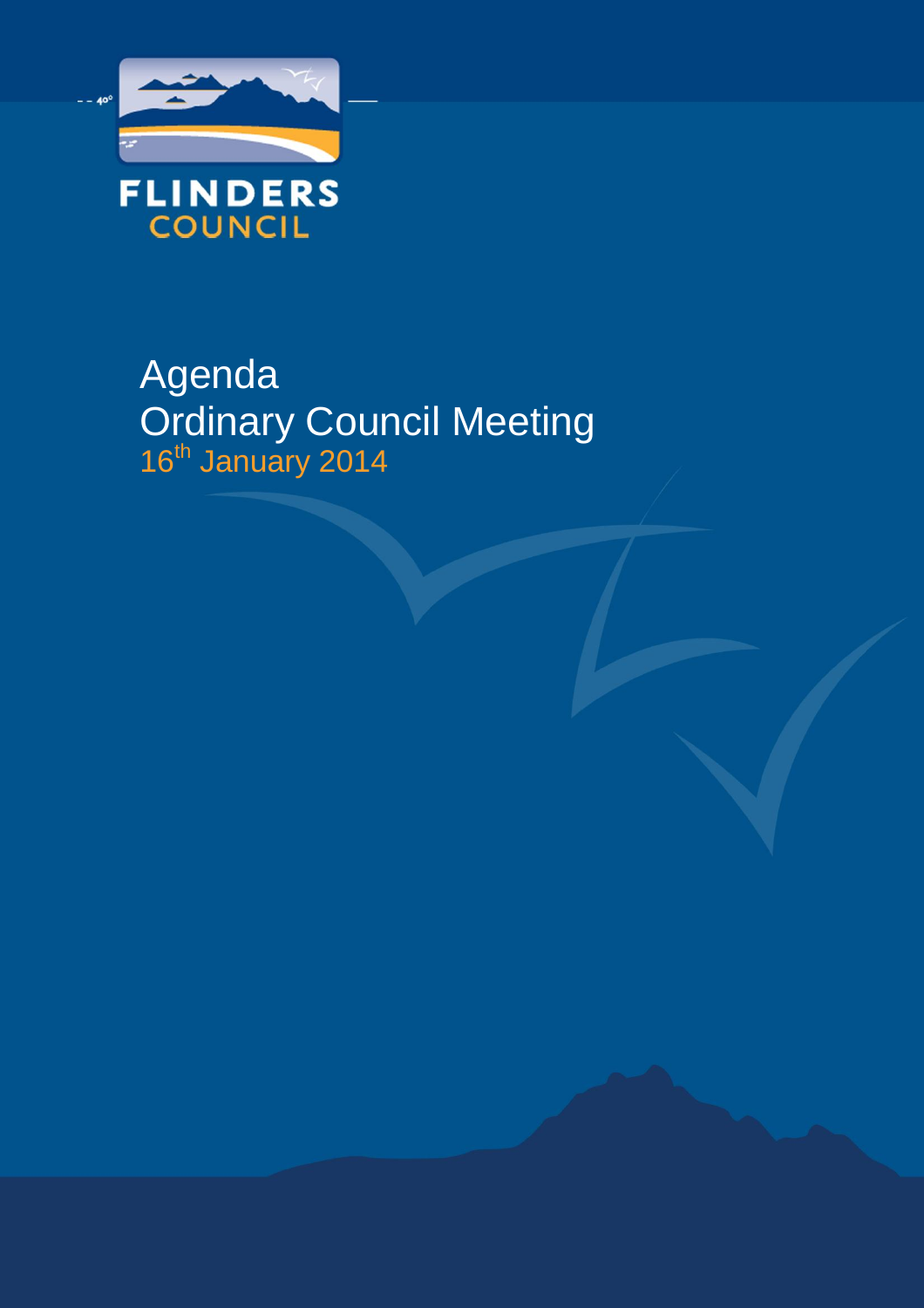### **CERTIFICATION**

"I certify that with respect to all advice, information or recommendation provided to Council with this agenda:

- 1. The advice, information or recommendation is given by a person who has the qualifications or experience necessary to give such advice, information or recommendation, and;
- 2. Where any advice is given directly to Council by a person who does not have the required qualifications or experience that person has obtained and taken into account in that person's general advice the advice from an appropriately qualified or experienced person.
- Note: S65(1) of the *Local Government Act 1993* requires the General Manager to ensure that any advice, information or recommendation given to the Council (or a Council Committee) is given by a person who has the qualifications or experience necessary to give such advice, information or recommendation. S65(2) forbids Council from deciding any matter which requires the advice of a qualified person without considering that advice."

Dated this 10<sup>th</sup> day of January 2014.

Raoul Harper GENERAL MANAGER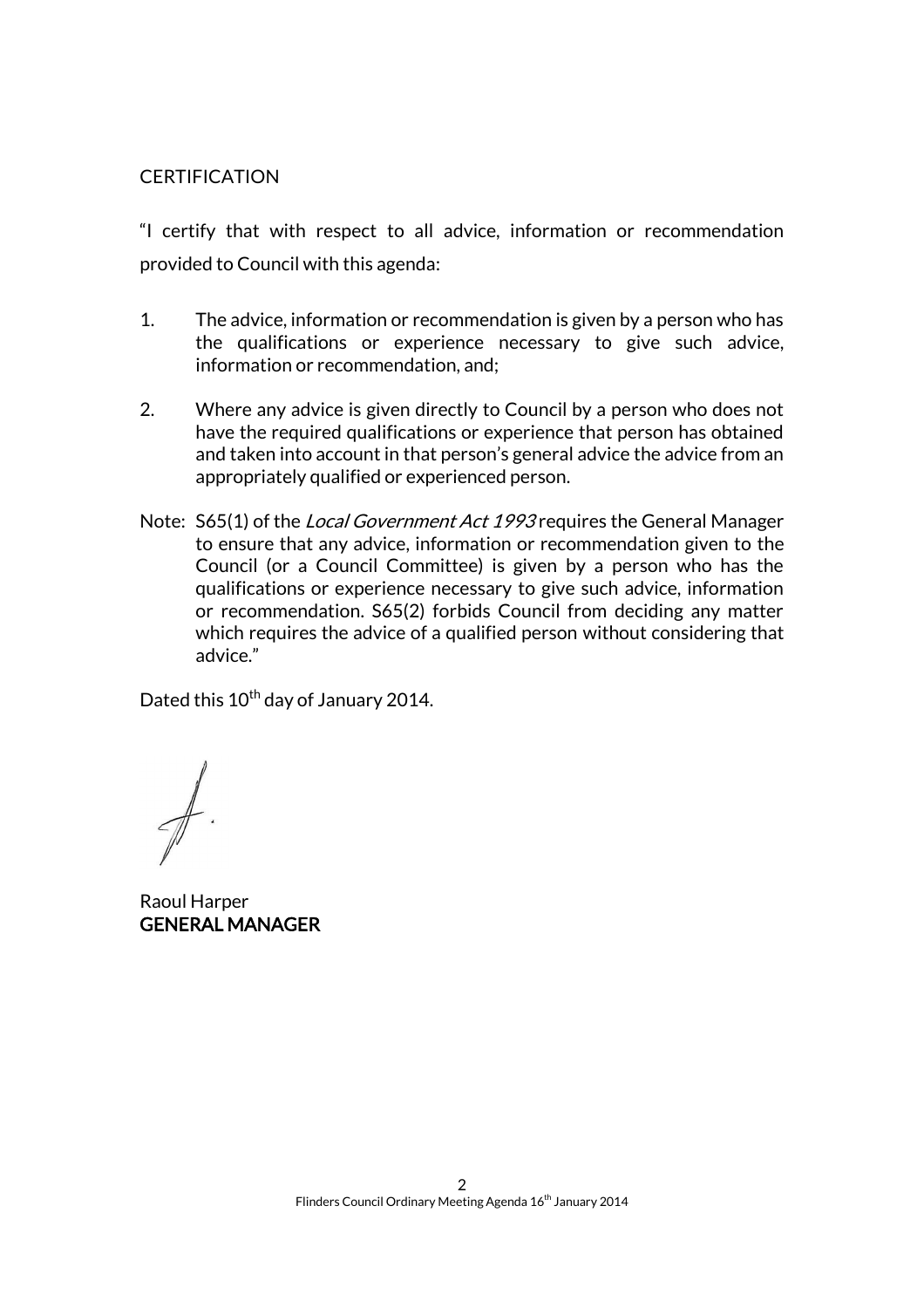### FLINDERS COUNCIL ORDINARY MEETING

#### AGENDA

| <b>DATE:</b>       | Thursday 16 <sup>th</sup> January 2014           |
|--------------------|--------------------------------------------------|
| <b>VENUE:</b>      | Flinders Art and Entertainment Centre, Whitemark |
| <b>COMMENCING:</b> | 1.00 pm                                          |

#### PRESENT

Mayor Carol Cox Deputy Mayor David Williams Cr Marc Cobham Cr Peter Rhodes Cr Mary-Anne Roberts Cr Gerald Willis Cr Ronald Wise

#### APOLOGIES

Nil

#### STAFF IN ATTENDANCE

| Raoul Harper | - General Manager     |
|--------------|-----------------------|
| Vicki Warden | - Executive Assistant |

#### CONFIRMATION OF MINUTES

That the Minutes from the Ordinary Council Meeting held on the 19<sup>th</sup> December 2013 be confirmed.

#### PUBLIC QUESTION TIME

In accordance with Section 31 (1) of the Local Government (Meeting Procedures) Regulations 2005 and the Flinders Council Policy the following procedures be adhered to at public question time:-

It is the policy of the Flinders Council to allow a 'Question Time' at Ordinary Council Meetings, during which members of the public may ask questions of the Council relating to Flinders Council matters.

The basis on which questions may be asked is:

1. All questions will be addressed through the Chair (being the Mayor in normal circumstances) who will answer them as she/he sees fit. Under no circumstances will members of the gallery be permitted to address or question either elected members or officers of the Council. The Chair may delegate answers to the appropriate Councillor or staff member if appropriate.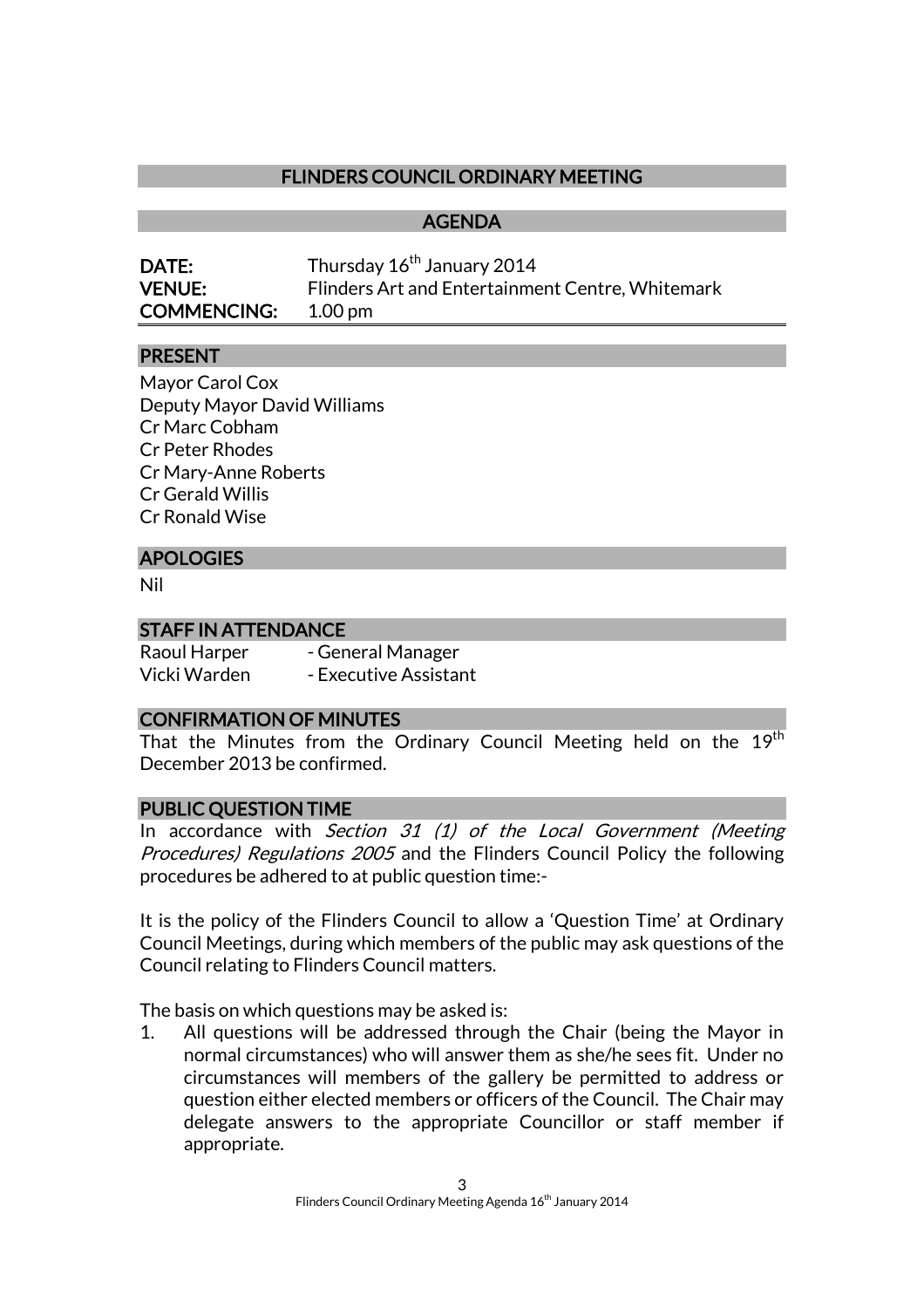- 2. Persons addressing the Chair must pay the respect due to that office. Failure to do so may mean their address is terminated without notice.
- 3. Where the answer cannot be provided immediately, it will be provided in writing within 14 days and tabled at the following Ordinary Council Meeting.
- 4. All questioners are encouraged to register their intent to question with the General Manager before the meeting. Preference will be given to those who have so registered.
- 5. Question time shall not extend longer than 30 minutes and may be divided into two 15 minute sessions.
- 6. The actual timing of the session(s) is to be immediately after the opening of the meeting and advertised with the notice of meeting.

### LATE AGENDA ITEMS

Nil

### DECLARATION OF PECUNIARY INTEREST

In accordance with Part 2 Regulation 8 (7) of the Local Government (Meeting Procedures) Regulations 2005, the Chairman of a meeting is to request Councillors to indicate whether they have, or are likely to have, a pecuniary interest in any item on the agenda.

Accordingly, Councillors are requested to advise of a pecuniary interest they may have in respect to any matter appearing on the agenda, or any supplementary item to the agenda, which the Council has resolved to deal with, in accordance with Part 2 Regulation 8 (6) of the Local Government (Meeting Procedures) Regulations 2005.

#### LEAVE OF ABSENCE

Nil

#### **PETITIONS**

Nil

#### WORKSHOPS & INFORMATION FORUMS File No: COU/0205

There were no Councillor Workshops held in the reporting period.

#### PUBLIC MEETINGS

Nil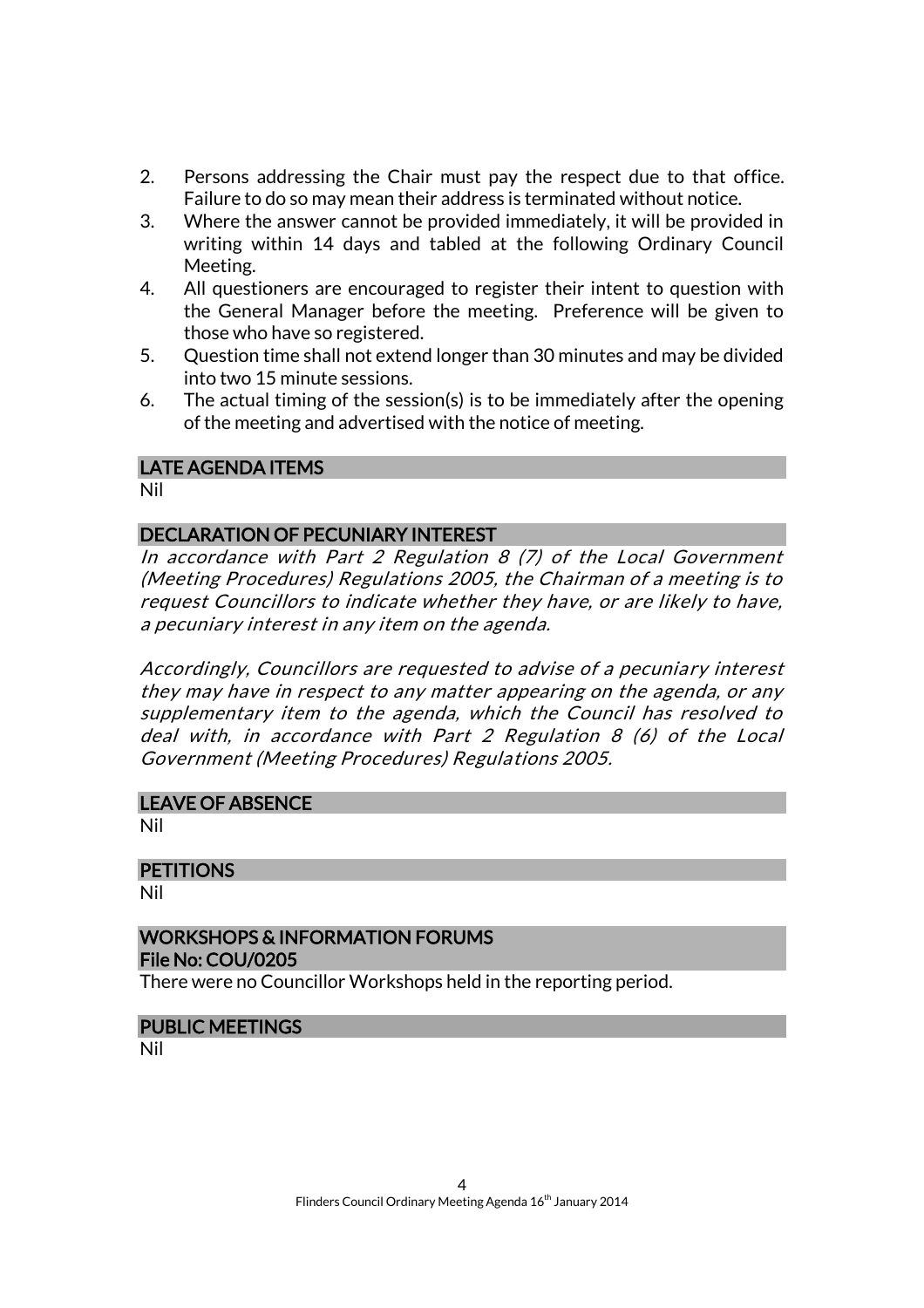### COUNCILLORS' QUESTIONS ON NOTICE

### QUESTION 1 Deputy Mayor David Williams

Given that the bins outside the Whitemark Tip are often overflowing and rubbish bags are left on the ground outside the gates, does Council have any plan to expand these facilities or make users more aware of the tip opening hours when they can properly dispose of their rubbish?

### Response from Raoul Harper, General Manager

On two occasions over the Christmas period the tip entrance was found in what can only be described as a disgusting state, with rubbish simply thrown next to already full bins and litter consequently being spread across the entire entrance to the tip. Both of these events were discovered on the Friday post the tip being closed on Christmas and New Year's Day. The Works and Services Manager will be addressing the problem in the next Island News where he will advise the community that the basically lazy actions of a minority over this period were far from appreciated.

The bins at the gates to the Whitemark Tip are regularly monitored and rarely overflowing as they are emptied frequently. That said, actions such as were seen over the Christmas holiday period call in to question whether the bins should be provided at all if some members of the community are willing to abuse their use and even when full, simply pile rubbish on the ground.

It is hard to imagine (or believe) that residents or regular visitors to Flinders Island are not aware of the tip opening hours as they are advertised in the Island News every fortnight, they are on our Council website and are also on the recently printed fridge magnets which were distributed to all ratepayers and are available for residents to pick up from the Council Office. The operating hours of the Whitemark Tip have remained basically unchanged for many years and the littering seen this year has not occurred previously.

All in all a very disappointing situation for Council staff to have to deal with at what is already a very busy time of year in relation to waste management on the island.

### COUNCILLOR'S QUESTIONS WITHOUT NOTICE

Regulation 29 of the Local Government (Meeting Procedures) Regulations 2005 specifies that in putting a Question Without Notice a Councillor must not offer an argument or opinion, draw any inference or make any imputations except so far as may be necessary to explain the question. The Chairperson must not permit any debate of a Question without Notice or its answer.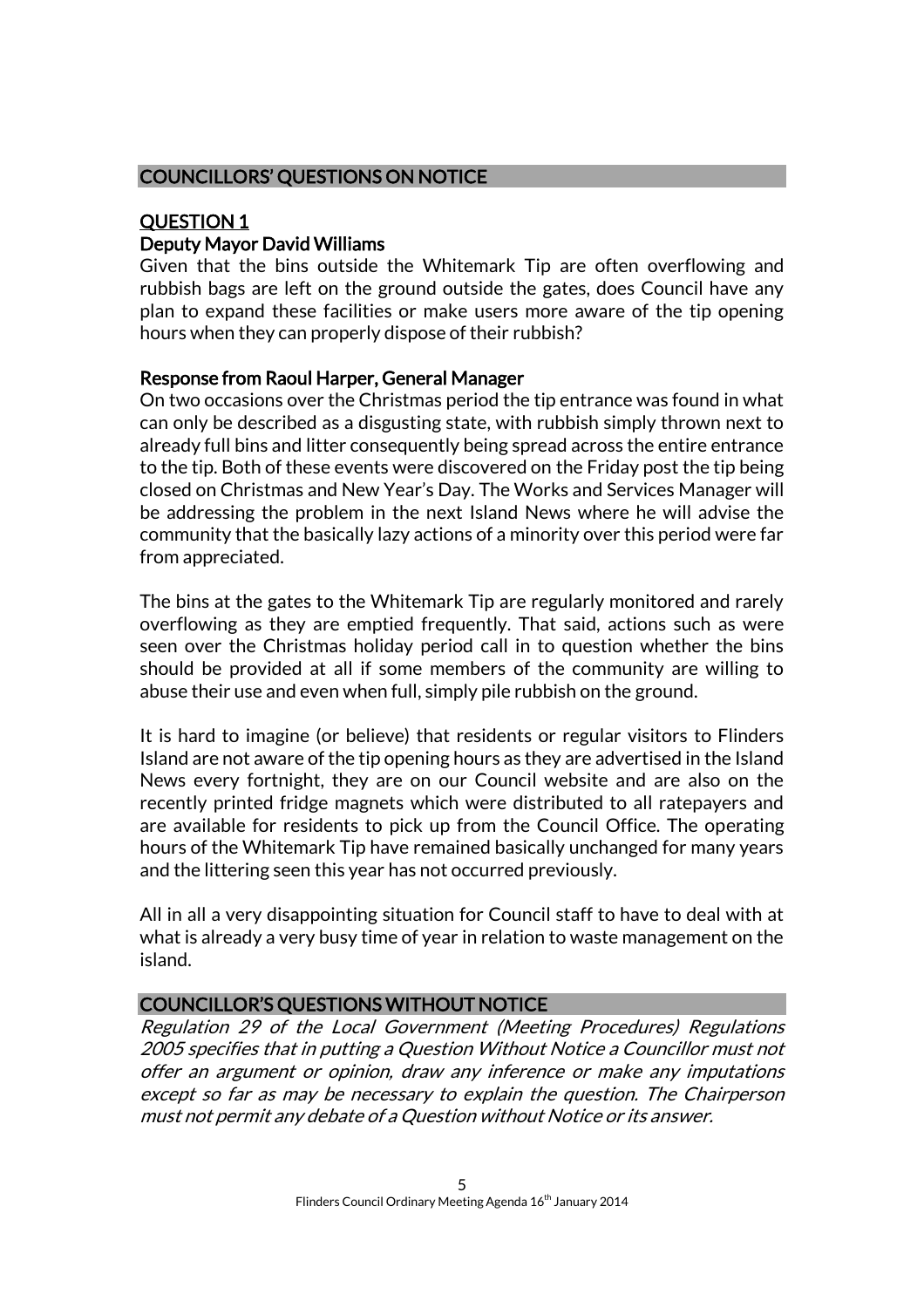### PUBLICATIONS/REPORTS TABLED FOR COUNCIL INFORMATION Nil

#### REPORTS TO BE RECEIVED Nil

COUNCILLORS' REPORTS Nil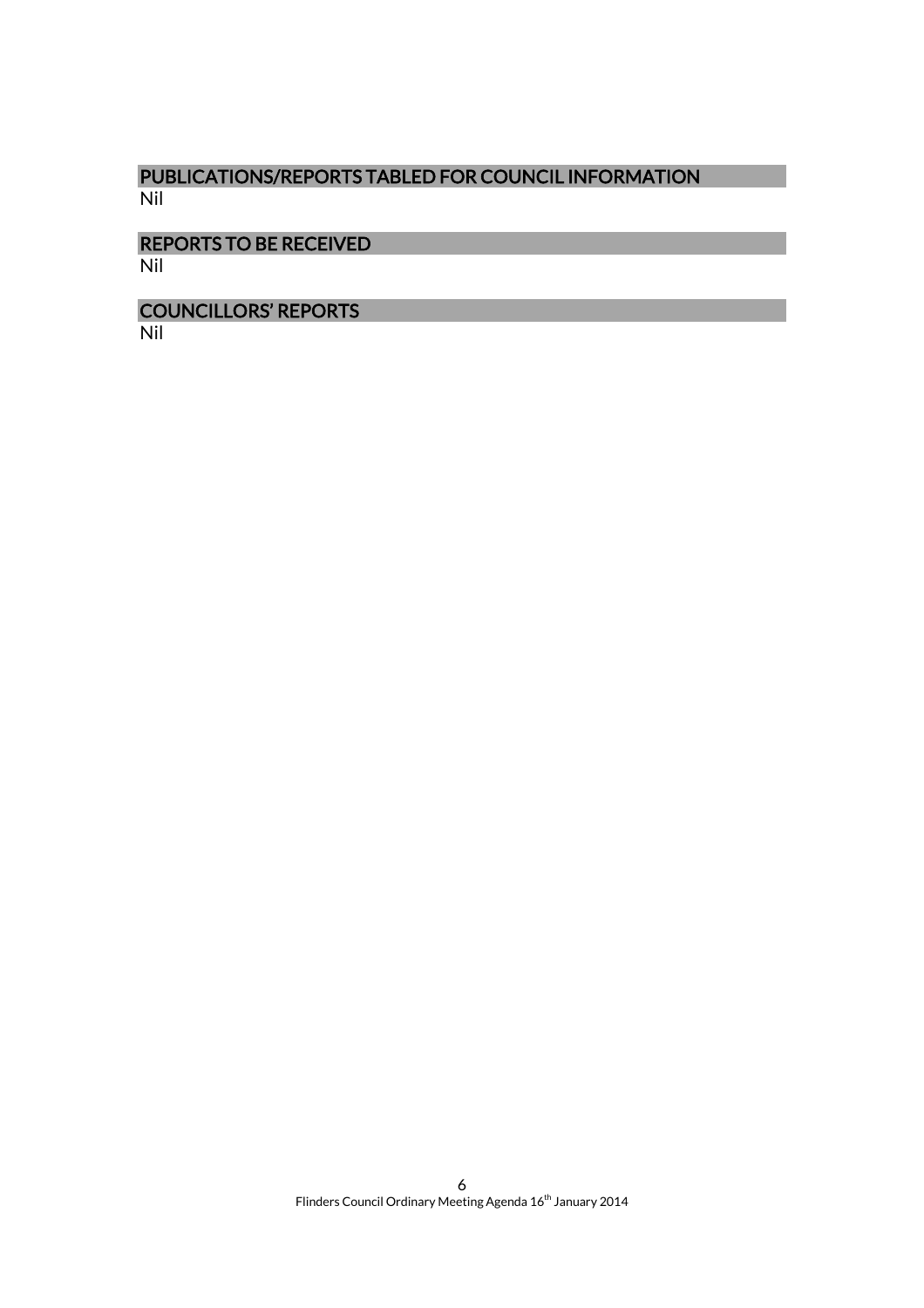#### MAYOR'S REPORT:

| <b>ACTION</b>            | <b>Information</b> |
|--------------------------|--------------------|
| <b>PROPONENT</b>         | Mayor Carol Cox    |
| <b>FILE REFERENCE</b>    | COU/0600           |
| <b>ASSOCIATED PAPERS</b> | Nil                |

### REPORT:

### ACTIVITIES:

| 15/12/13 | <b>Community Christmas Carols</b>                    |
|----------|------------------------------------------------------|
| 16/12/13 | Flinders Island District School End of Year Assembly |
| 19/12/13 | Municipal Emergency Management Committee Meeting     |
| 19/12/13 | <b>Council Meeting</b>                               |
| 20/12/13 | <b>Council Christmas Celebration</b>                 |
| 24/12/13 | Works Department Christmas Breakup                   |
| 28/12/13 | Afternoon Tea for Tony and Martha Tymms              |
| 04/01/14 | Emita Sports                                         |

### Community Events:

The community is thriving at the moment with varying community events and the Council run School Holiday Program all being well attended. The volunteer Hall Committee Members are to be congratulated on the success of their respective events. The Spring into Spring Festival at Holloway Park and the return of the Emita Sports all adding to the social fabric of this small community.

A special thank you to Jo Klug and Christine Wheatley for initiating and organising the Christmas decorations that adorned Whitemark over the festive season and to the community members for supporting the initiative.

Thank you also to Kathleen Ives-Heap and Maria LaGrue for the open events for us to appreciate the work their students have achieved throughout the year. Seeing the growth achieved in the young students' musical and artistic abilities is both enlightening and enjoyable.

With an event occurring every weekend in January this is a vibrant and alive community and as a Councillor I am appreciative of the community participation that makes the island such a friendly and inviting place to live.

### CORRESPONDENCE IN:

| Flinders Island District High<br>l School | Invitation to 2013 End of Year Assembly |
|-------------------------------------------|-----------------------------------------|
| Department of Primary                     | Historic Cultural Amendment Bill 2012   |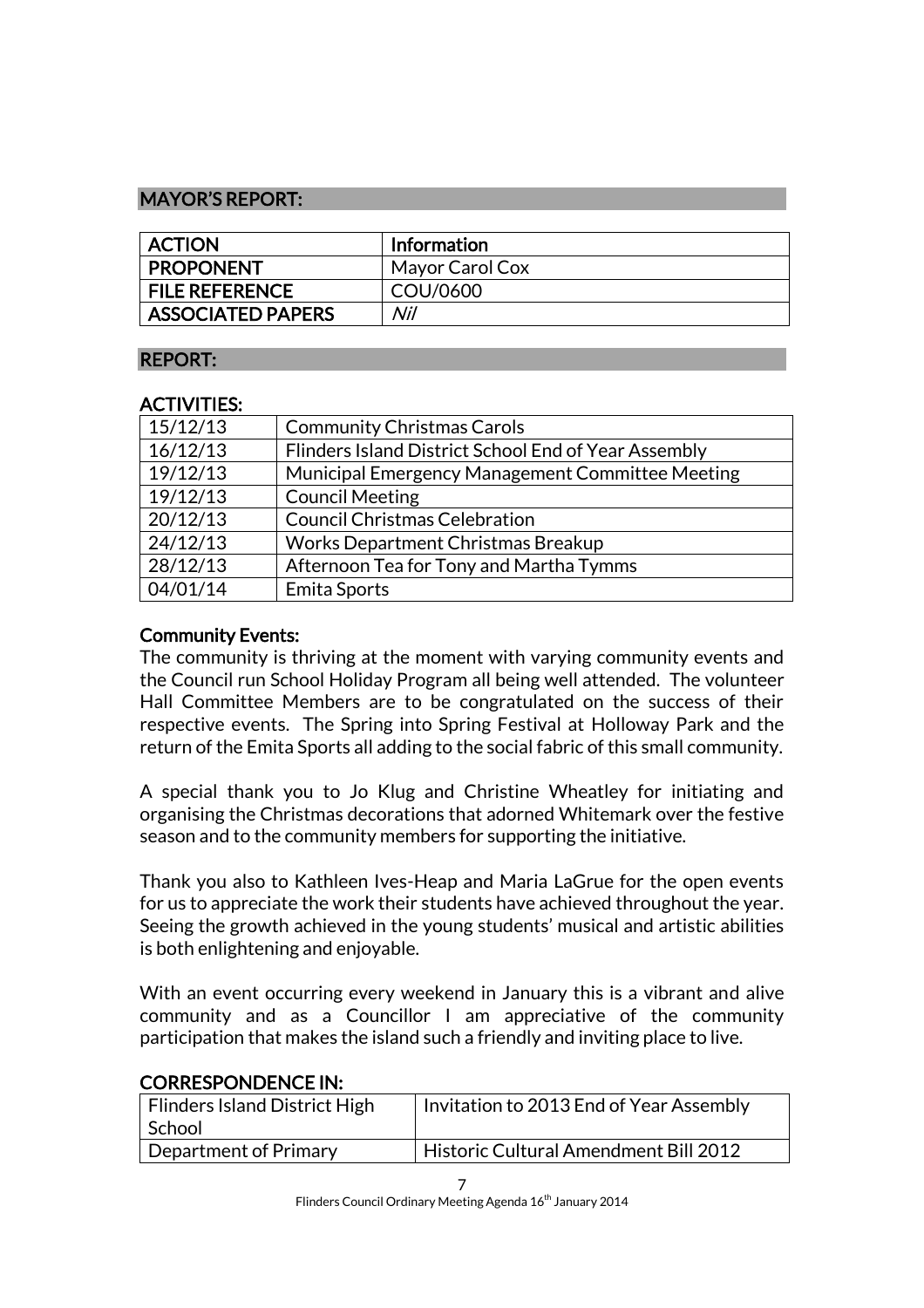| Industries, Parks, Water and<br>Environment (DPIPWE) | passed - intent to proclaim on 1/3/2014                                                    |
|------------------------------------------------------|--------------------------------------------------------------------------------------------|
| <b>Local Government Managers</b><br>Australia (LGMA) | Invite to 2014 LGMA National Congress &<br>Business Expo, Melbourne, 30/4/2014 -           |
|                                                      | 2/5/2014                                                                                   |
| <b>Premier Lara Giddings MP</b>                      | Invite to Australia Day Address & Cocktail<br>Party - 18/1/2014                            |
| Hon Bryan Green MP                                   | Planning Directive No 4.1- Standards for<br>Development in the General Residential<br>Zone |
| TasWater - Mr Miles Hampton                          | Thank you and confirmation of Headworks<br>Charges, Bluff Road                             |
| <b>Tasmanian Audit Office</b>                        | <b>Reports to Parliament</b>                                                               |
| <b>Tas Fire Service</b>                              | <b>Building for Bush Fire</b>                                                              |
| Hon Bryan Green MP                                   | Aboriginal & Dual Naming Policy -                                                          |
|                                                      | <b>Announcement of Names</b>                                                               |
| Hon Bryan Green MP                                   | Modification of Planning Directives No 1 -                                                 |
|                                                      | The Format and Structure of Planning                                                       |
|                                                      | <b>Schemes</b>                                                                             |

### CORRESPONDENCE OUT:

| 20/12/2013 Hon Premier of Tasmania | Flinders Council submission in response |
|------------------------------------|-----------------------------------------|
| Lara Giddings MP                   | to Draft Ministerial Orders             |

#### PUBLICATIONS:

| Tasmanian Symphony Orchestra        | Overtures, Dec 2013                |
|-------------------------------------|------------------------------------|
| (TSO)                               |                                    |
| <b>Glamorgan Spring Bay Council</b> | Annual Report 2012-13              |
| Hydro Tasmania                      | Annual Report 2012-13 - a snapshot |
| University of Tasmania (UTAS)       | Research to Reality, Edition 17    |
| NRM (Natural Resource Management)   | Northern Exposure, Spring 2013     |
| <b>North</b>                        |                                    |
| Keep Australia Beautiful            | Sustainable Communities, Tas 2013  |
| University Department Of Rural      | Bulletin, December 2013            |
| Health                              |                                    |
| <b>Federal Group</b>                | Inform, Edition 35 2013            |

### VOTING REQUIREMENTS:

Simple Majority

## RECOMMENDATION:

That the Mayor's report be received and accepted.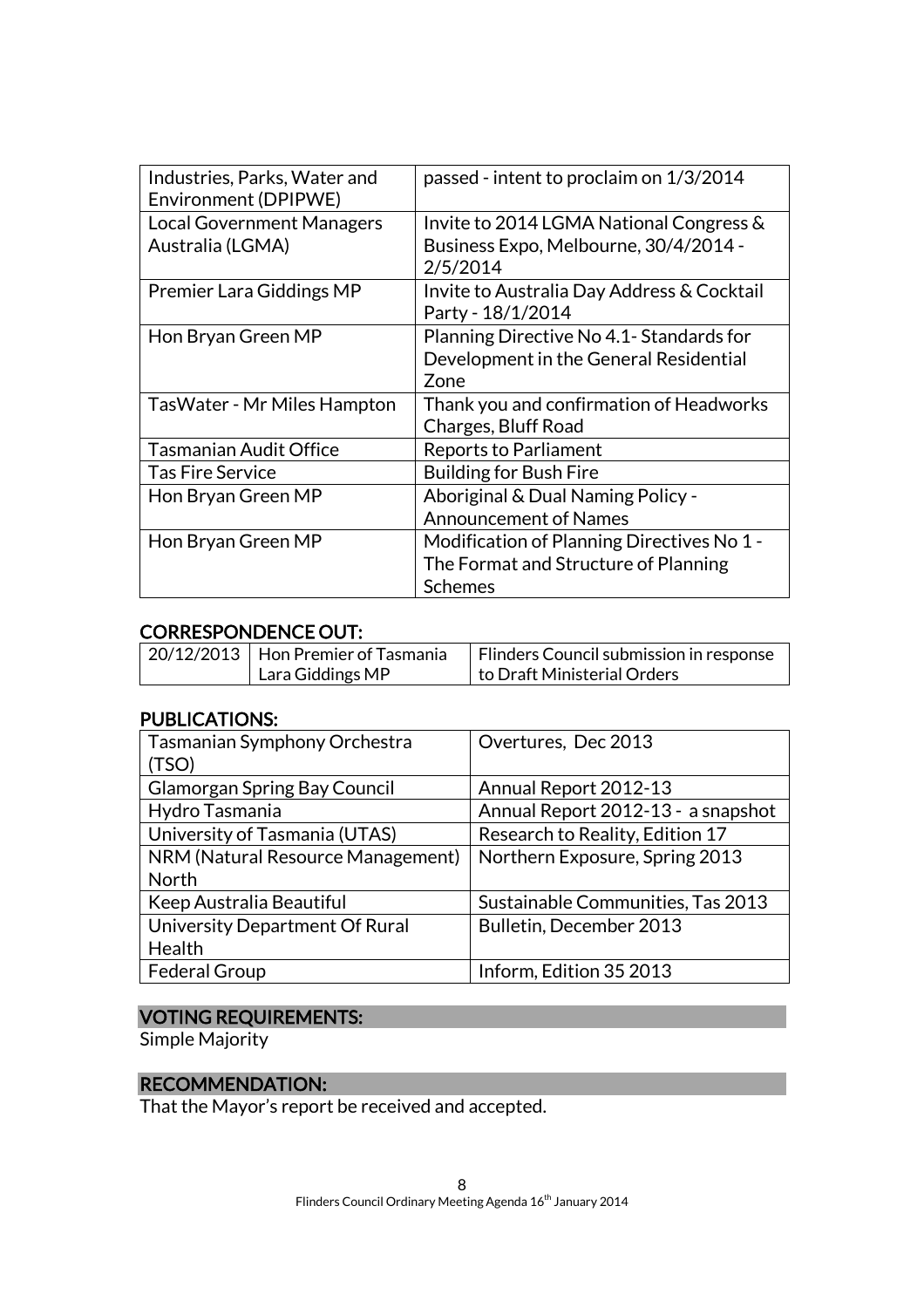#### OPERATIONAL BUSINESS OF COUNCIL

### A. NOTICE OF MOTIONS

Item A1: Notice of Motion from Cr Marc Cobham – Ventilation options/quotes for the Flinders Art and Entertainment **Centre** File No: AME/0506

#### B. **GOVERNANCE DEPARTMENT**

| Item B1:<br>File No:<br>Annexure 1: | <b>Rescind Private Tenancy Policy</b><br>AME/0900, ADM/0900<br><b>Private Tenancy Policy</b> |
|-------------------------------------|----------------------------------------------------------------------------------------------|
| Item B <sub>2</sub> :<br>File No:   | <b>Amending the Recruitment Policy</b><br>PER/0602, ADM/0900                                 |
| Annexure 2:                         | Employee Recruitment and Selection Policy (old version)                                      |
| Annexure 3:                         | <b>Employee Recruitment Policy (amended version)</b>                                         |
| Item B3:                            | <b>Councillor Resolution Report</b>                                                          |
| <b>File No:</b>                     | COU/0600                                                                                     |
| Annexure 4:                         | <b>Councillor Resolution Report January 2013</b>                                             |

Meeting Closed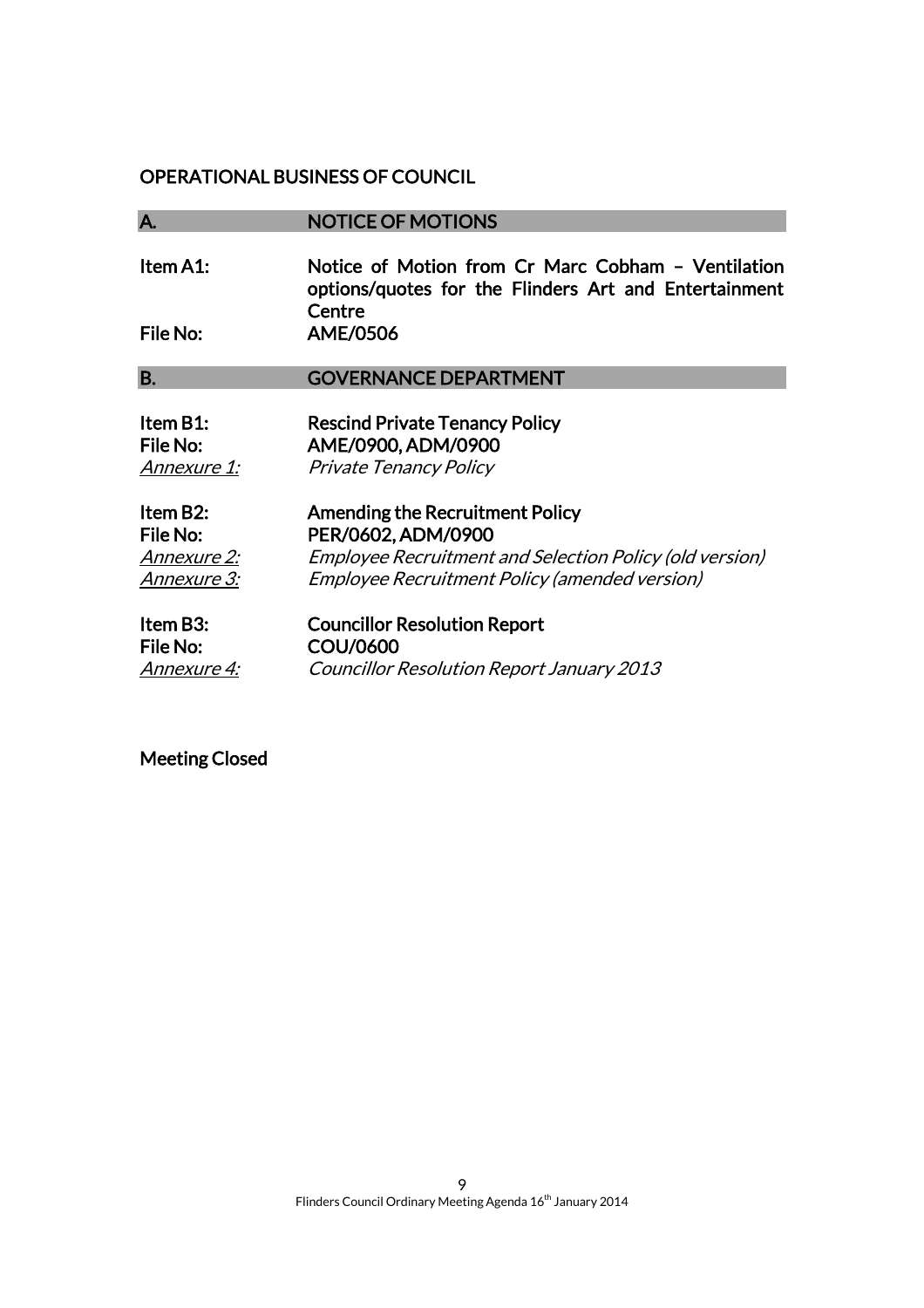### A. NOTICE OF MOTIONS

Item A1: Notice of Motion from Cr Marc Cobham – Ventilation options/quotes for the Flinders Art and Entertainment Centre

| <b>ACTION</b>         | <b>Decision</b>               |
|-----------------------|-------------------------------|
| <b>PROPONENT</b>      | Cr Marc Cobham                |
| <b>OFFICER</b>        | Raoul Harper, General Manager |
| <b>FILE REFERENCE</b> | AME/0506                      |
| ASSOCIATED PAPERS     | Nil                           |

### NOTICE OF MOTION:

That Council directs staff to investigate the various options available, together with costing's, for the provision of summer cooling / ventilation and air extraction in the Flinders Arts and Entertainment Centre (FAEC), Whitemark. This information is to be available in time for upcoming budget workshops and if approved the remedial work to be undertaken prior to next summer (i.e. 2014/15). Additionally that costings be done for the provision of "block-out" blinds in the main hall and that these be installed as soon as possible.

### COUNCILLOR'S REPORT:

A recent evening concert held mid-December in the FAEC once again highlighted the urgent need for Flinders Council to address the issues of making the venue comfortable for attendees during the warmer summer months. Many complaints were made on the night and on subsequent days. Whilst the venue can be adequately heated during the cooler months the building's designers seemingly made no provision for the warmer months.

The issues that urgently need addressing include, but are not limited to, ways to:

- extract hot air:
- cool and/or ventilate the venue; and
- installation of flyscreens on doors so they can be left open to facilitate ventilation.

Ideally any air extraction system should be silent and with the capacity to remove a large quantity of hot air in a short period of time (i.e. prior to an event), this would help to rapidly cool the venue. Whilst I am not suggesting that airconditioning is required, a number of large, efficient ceiling fans, together with the ability to keep doors and windows open would make a significant difference to the habitability of the venue. Ideally the high level fixed windows should be replaced with opening windows and flyscreens. It would also be a good idea to install long overdue "black-out" blinds to the main hall windows.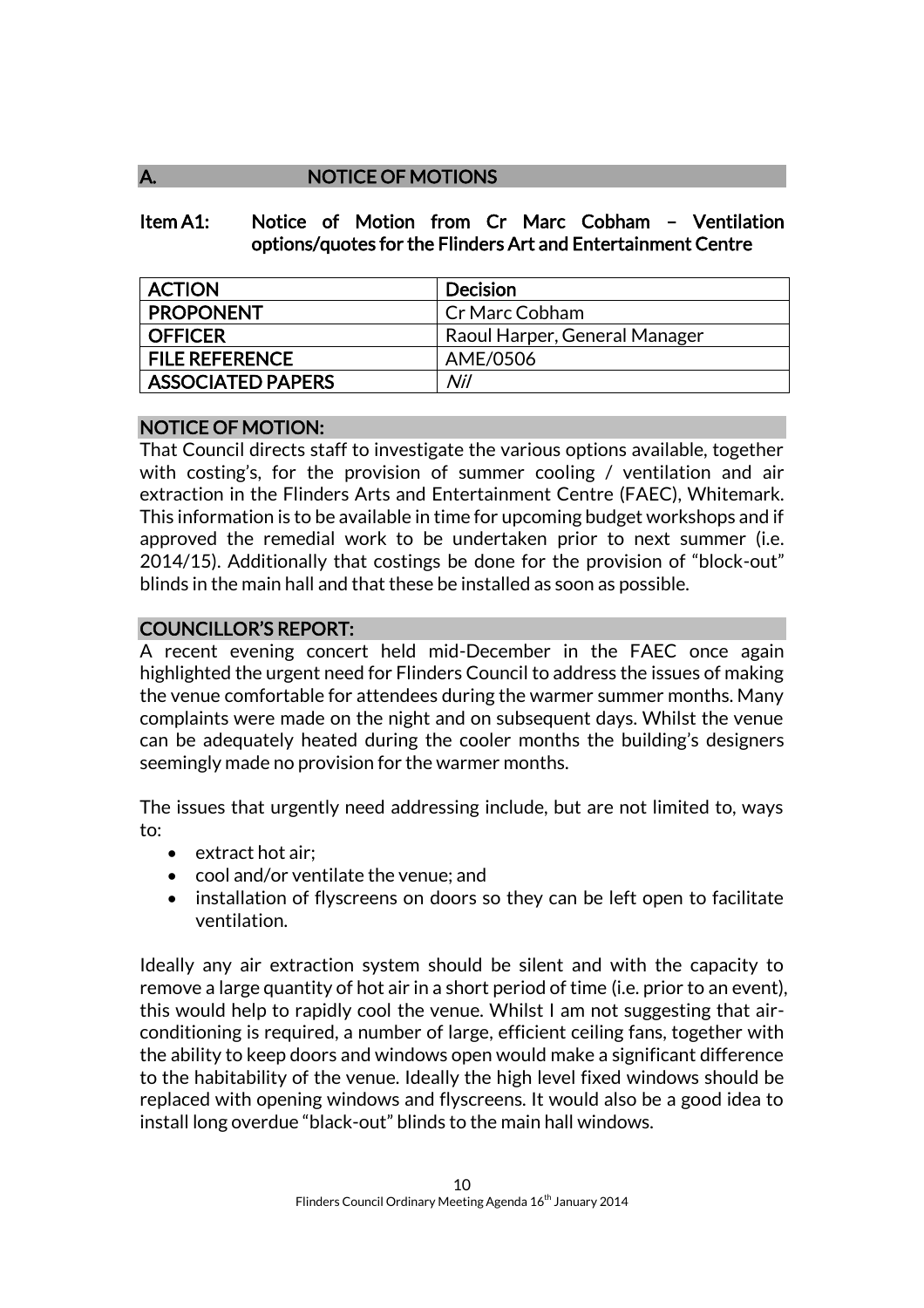The venue is a fantastic community asset that is used throughout the year. Addressing the above issues will enable users to comfortably use it at all times of the year.

# PREVIOUS COUNCIL CONSIDERATION:

Nil

### OFFICER'S REPORT:

Council Staff are well aware of the issues with the cooling and ventilation of the FAEC. Improvement to ventilation and cooling were considered during the redevelopment of the building but funding was not sufficient to implement any considered solution at that time.

Council does have funds allocated this financial year to install block-out blinds for the main area in the FAEC. This task will be completed by the end of the financial year.

If Council so direct, staff can conduct some preliminary work and gain advice from experts in the field as to how a cost effective solution to cooling and ventilation in the hall can be achieved and then present options to Council as they come to hand.

### STATUTORY REQUIREMENTS:

Nil

### POLICY/STRATEGIC IMPLICATIONS:

2.2 Optimise infrastructure to support existing settlements and enhance sustainable development opportunities and remove impediments to growth.

2.2.1 Identify, research, design and implement key infrastructure projects and programs to meet the economic and environmental needs of Council and the community.

### BUDGET AND FINANCIAL IMPLICATIONS:

Investigating options poses minimal implications financially.

### RISK/LIABILITY:

Low

### VOTING REQUIREMENTS:

Simple Majority

### OFFICER'S RECOMMENDATION:

That Council directs staff to investigate the various options available, together with costing's, for the provision of summer cooling / ventilation in the Flinders Arts and Entertainment Centre (FAEC), Whitemark. This information is to be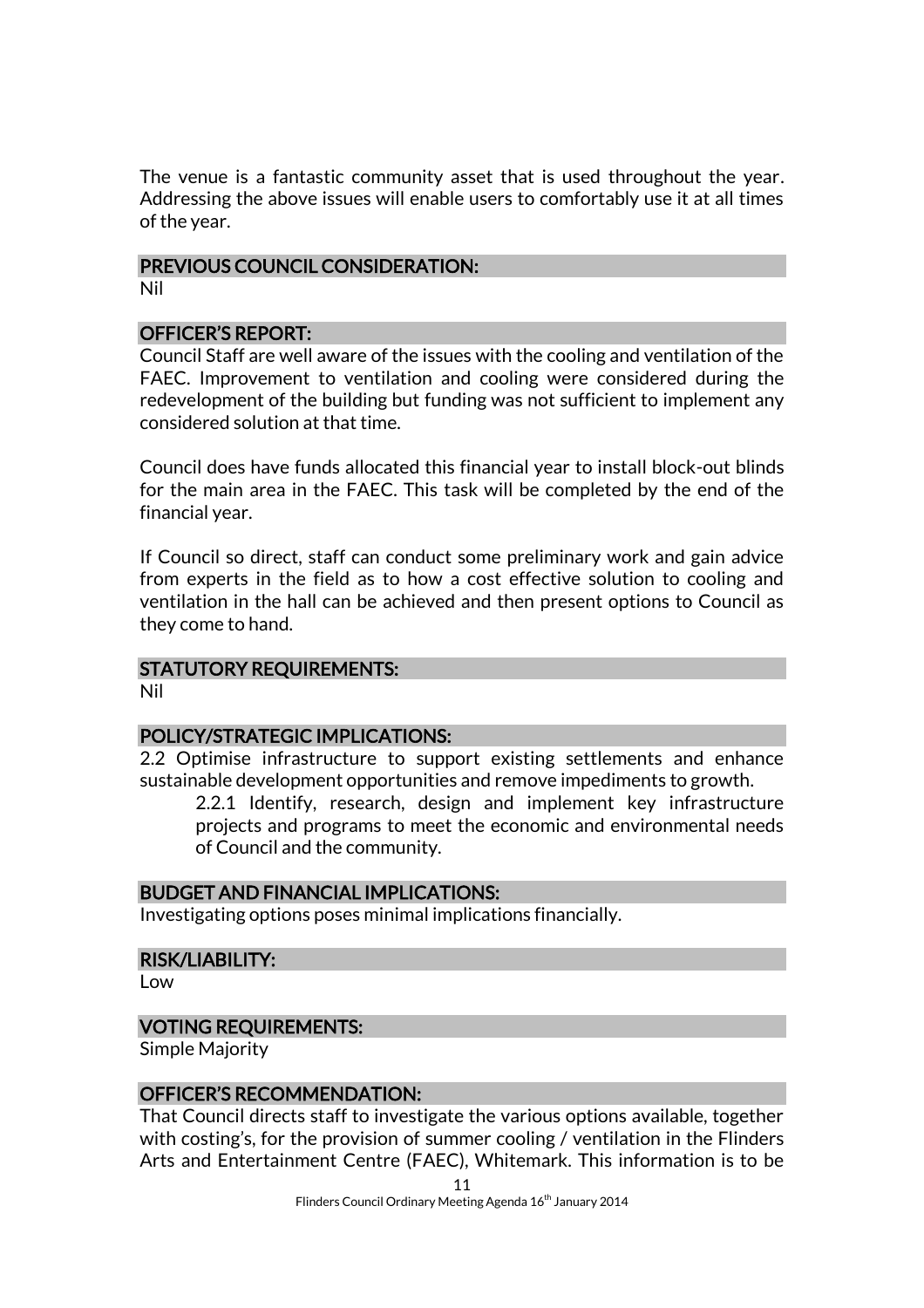provided for Council consideration as part of the 2014/2015 budget deliberations.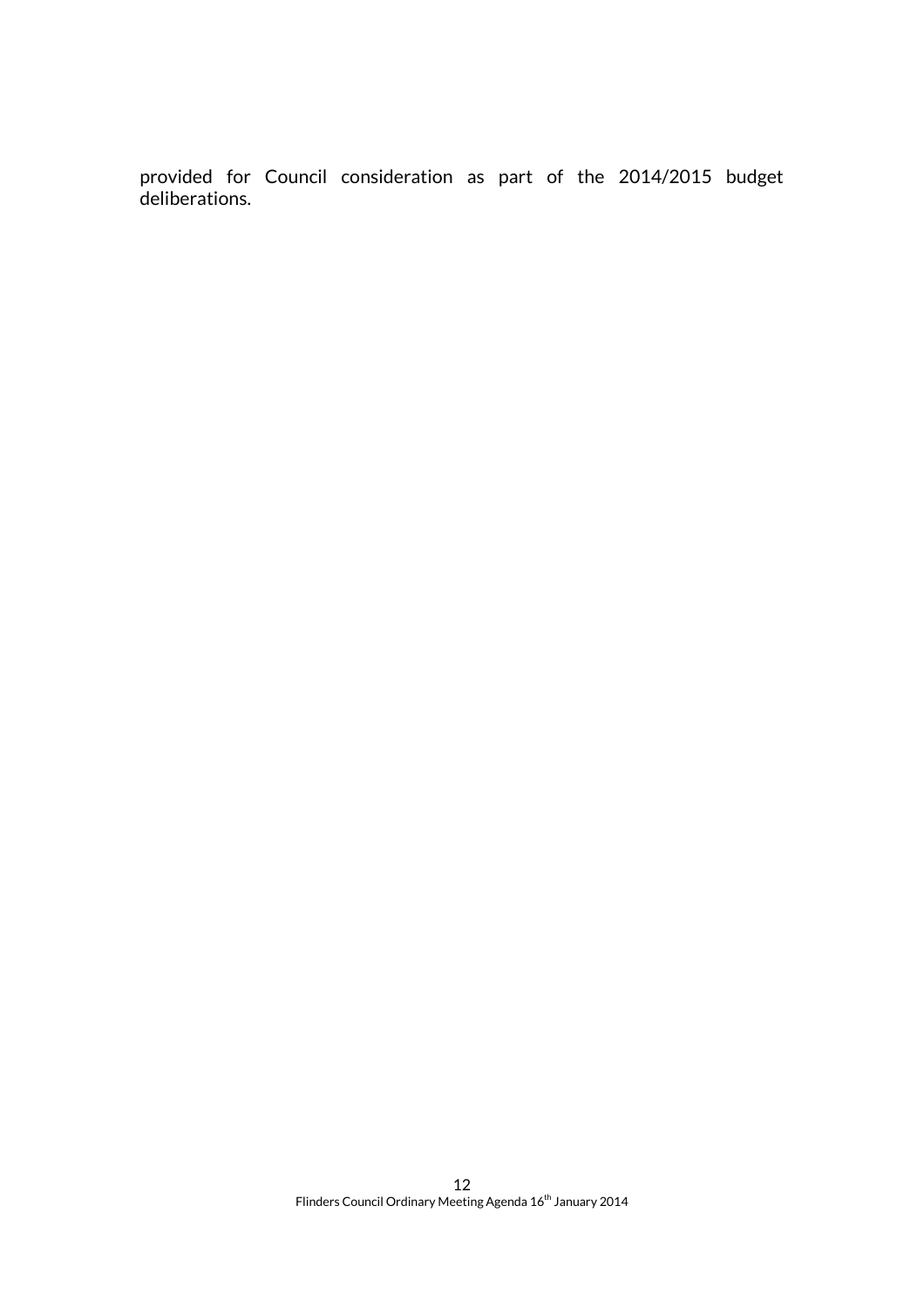### B. **GOVERNANCE DEPARTMENT**

#### Item B1: Rescind Private Tenancy Policy

| <b>ACTION</b>            | <b>Decision</b>                    |
|--------------------------|------------------------------------|
| <b>PROPONENT</b>         | <b>Council Officer</b>             |
| <b>OFFICER</b>           | Raoul Harper, General Manager      |
| <b>FILE REFERENCE</b>    | AME/0900, ADM/0900                 |
| <b>ASSOCIATED PAPERS</b> | Annexure 1: Private Tenancy Policy |

### INTRODUCTION:

Council's Policy Manual is an important document of Council as it provides direction to Staff, Management and Councillors. Many of the policies are required by, or relate to, legislation and in most instances help manage Council's exposure to risk.

#### PREVIOUS COUNCIL CONSIDERATION:

Adopted  $20^{th}$  May 2004 248.05.04 Amended 23<sup>rd</sup> September 2010 286.09.10<br>21<sup>st</sup> November 2013 694.11.20

694.11.2013 (reviewed to rescind)

### OFFICER'S REPORT:

The Private Tenancy Policy has been in place since 2004 and was last reviewed in 2010. While the concept of supporting the provision of housing in the first instance to Council workers is reasonable it does create an issue around the flexible use of Council houses for other, potentially more important uses/needs such as Doctor's accommodation if required.

While the intention of the policy would still be supported and considered if and when decisions on tenancy are made, the existing policy does not allow for operational flexibility and hence the General Manager requests the policy be rescinded.

The Private Tenancy Policy has laid on the table for public comment for the required 28 days and no submissions have been received.

### STATUTORY REQUIREMENT:

Nil

### POLICY/STRATEGIC IMPLICATIONS:

- 5.0 Corporate, Governance and Intergovernmental Relations
	- 5.1 Support the capacity and productivity of our organisation and a culture of professionalism, compliance, innovation and service.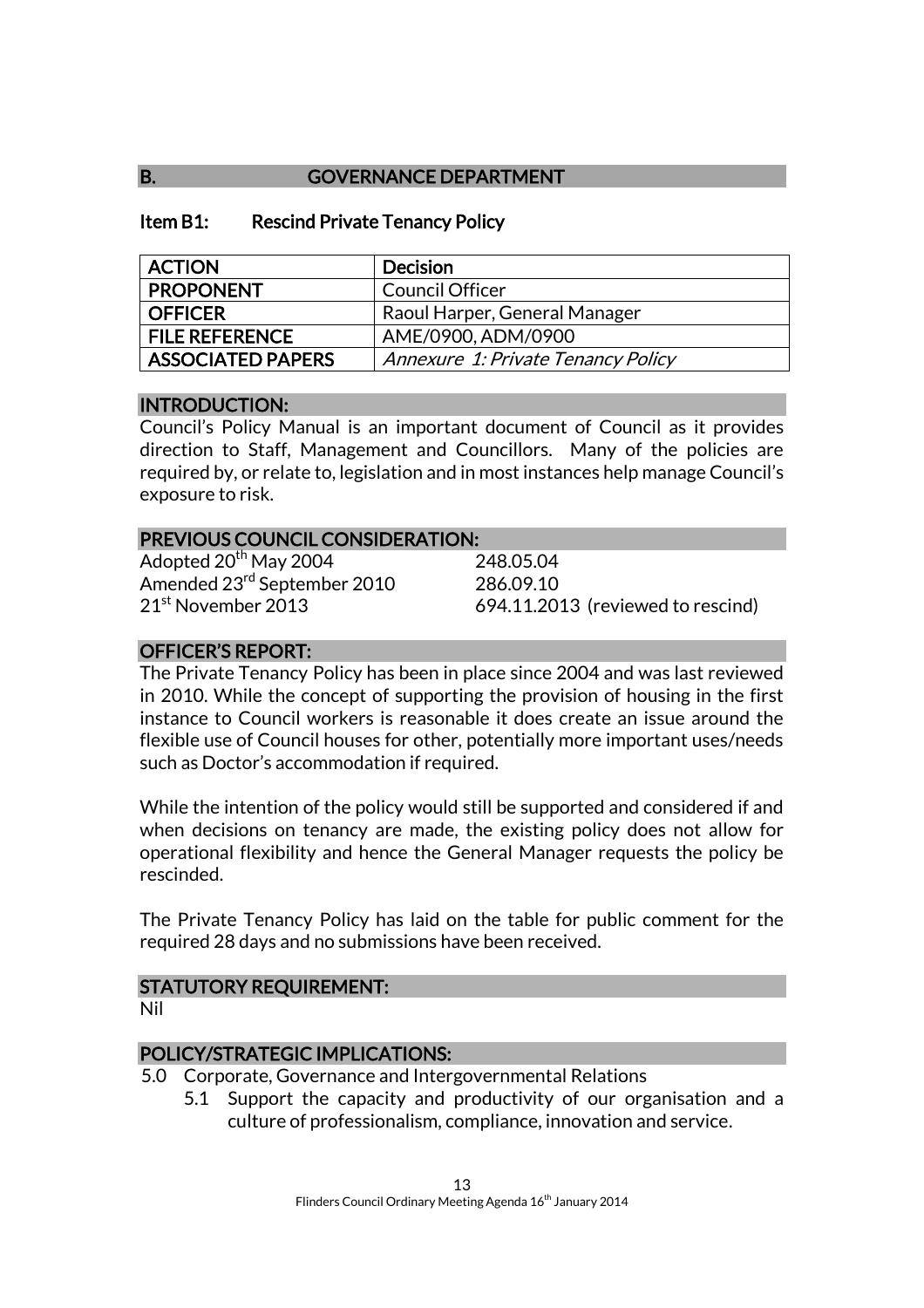5.1.3 Achieve a sustainable balance of income, investment and recurrent expenditure.

### RISK/LIABILITY:

Low

### VOTING REQUIREMENTS:

Absolute Majority

### OFFICER'S RECOMMENDATION:

That Council rescinds the Private Tenancy Policy.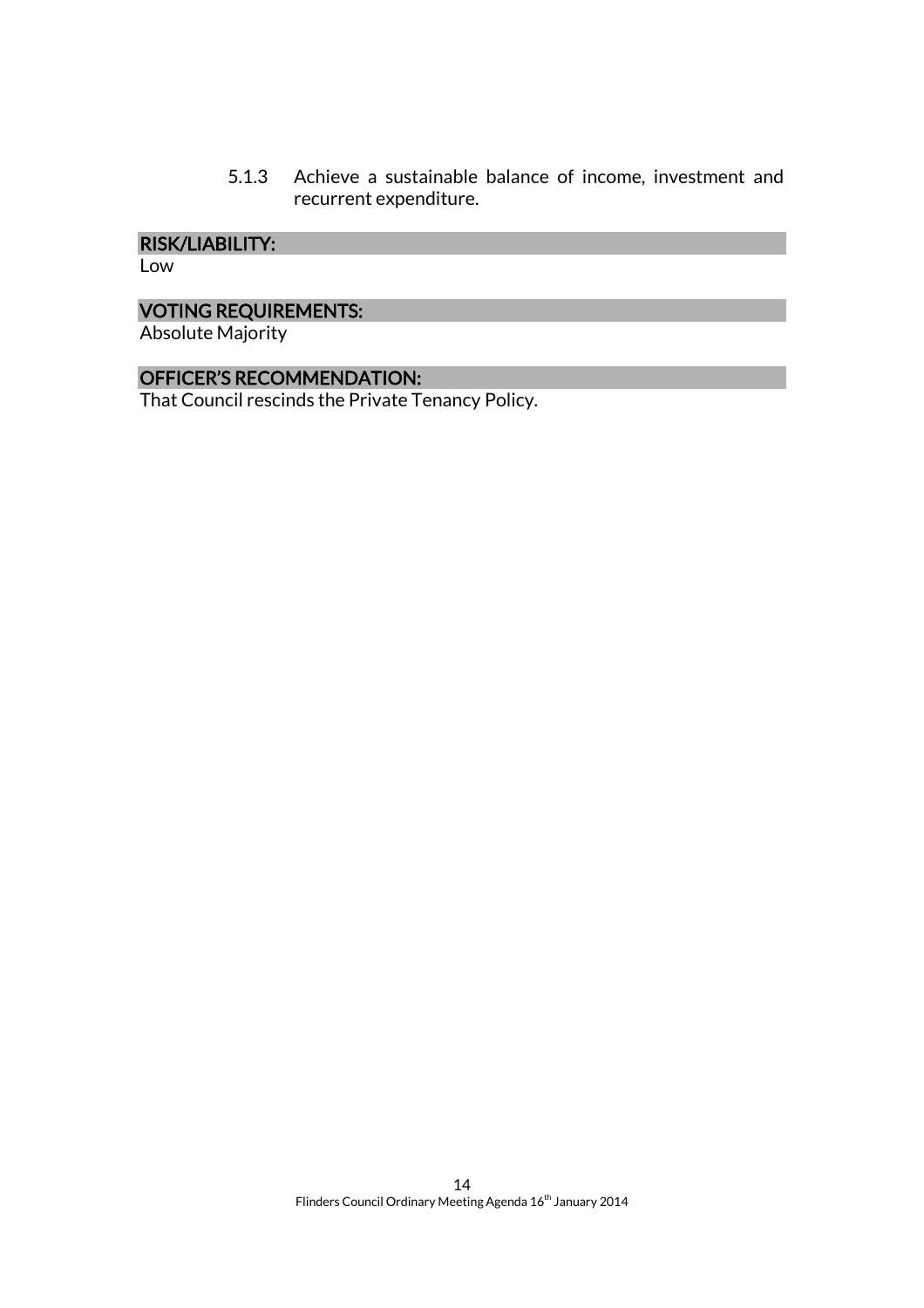| <b>ACTION</b>            | <b>Decision</b>                         |
|--------------------------|-----------------------------------------|
| <b>PROPONENT</b>         | Council Officer                         |
| <b>OFFICER</b>           | Raoul Harper, General Manager           |
| <b>FILE REFERENCE</b>    | PER/0602, ADM/0900                      |
| <b>ASSOCIATED PAPERS</b> | Annexure 2: Employee Recruitment and    |
|                          | Selection Policy (old version)          |
|                          | Annexure 3: Employee Recruitment Policy |
|                          | (amended version)                       |

### Item B2: Amending the Employee Recruitment Policy

#### INTRODUCTION:

Council's Policy Manual is an important document of Council as it provides direction to Staff, Management and Councillors. Many of the policies are required by, or relate to, legislation and in most instances help manage Council's exposure to risk.

### PREVIOUS COUNCIL CONSIDERATION:

16th July 2009 256.07.2009

### OFFICER'S REPORT:

The Employee Recruitment and Selection Policy was developed in 2009 and deals with the basic principles and process for recruitment of staff. The policy forms part of the Council's Policy Manual and is due for a full review.

The main change to the policy relates to articulating the various ways in which an appointment can be made within the overarching principles of merit, compliance and cost effectiveness. Historically the policy was a one size fits all process for any selection decision. The proposed amendments allow for different processes depending on the circumstances present and are far more reflective of the flexibility required within a small organisation.

What follows is a summary of the proposed changes:

- Name changed to Employee Recruitment Policy from Employee Recruitment and Selection Policy.
- Updated 'Introduction' to include merit and cost effectiveness and changed legislative commitment to risk reduction of claim.
- Updated 'Objectives' to reflect merit.
- Updated 'Position Role and Review' to focus on determining position requirements, employment mode and workload (hours).
- Updated 'Position Descriptions' to remove KPIs as this is a separate process and document and also to remove the headers included in a position description as this is not relevant to the Policy.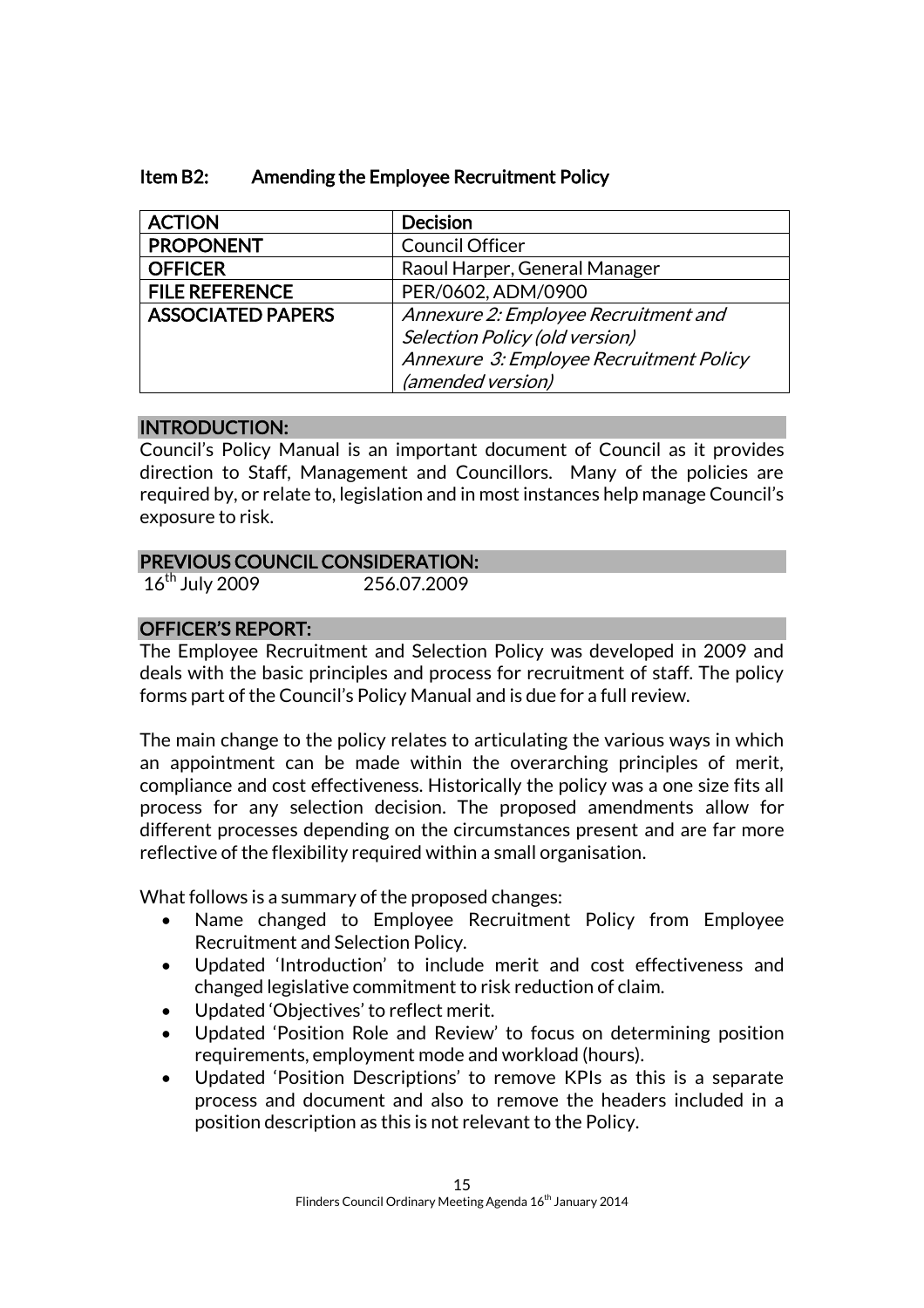- Updated what was called 'Advertising a Vacancy' to 'Filling a Vacancy' and re-wrote the content. Now it focusses on the different ways a role can be filled based on the nature of the role and applicants, instead of the past one size fits all model which created unnecessary costs and work.
- Added in the ability for direct appointments to be made in specific circumstances.
- Removed 'Selection Panel' as this is now covered succinctly in 'Filling a Vacancy'.
- Combined 'Conviction' and 'Pre-Employment Medical' into 'Pre-Employment Check'.
- Removed 'Offer' as this is included under 'Filling a Vacancy'.
- Removed 'Probation' as this is covered in legislation and if applicable will be covered in the letter of offer. The only aspect which should be policy related is the probation process and that should form part of the performance policy or a probation policy on its own, as it relates to post recruitment and selection.
- Removed 'Casual and Temporary Employees' as this is covered appropriately in 'Position Role and Review' and in the Enterprise Agreement.
- Updated 'Related Legislation, Regulations and Policies' to include the correct safety and employment Acts.
- Updated 'Responsibilities' to change the terminology to Hiring Manager and that the Corporate Services Manager (or Corporate Services Coordinator) can support the Hiring Manager as the overall responsible Manager for human resource matters.

#### STATUTORY REQUIREMENT:

Nil

### POLICY/STRATEGIC IMPLICATIONS:

- 5.0 Corporate, Governance and Intergovernmental Relations
	- 5.1 Support the capacity and productivity of our organisation and a culture of professionalism, compliance, innovation and service.
		- 5.1.3 Achieve a sustainable balance of income, investment and recurrent expenditure.

#### RISK/LIABILITY:

Low

#### VOTING REQUIREMENTS:

Absolute Majority

#### OFFICER'S RECOMMENDATION:

That Council adopts the amended Employee Recruitment Policy and allows it to lay on the table for 28 days for public comment.